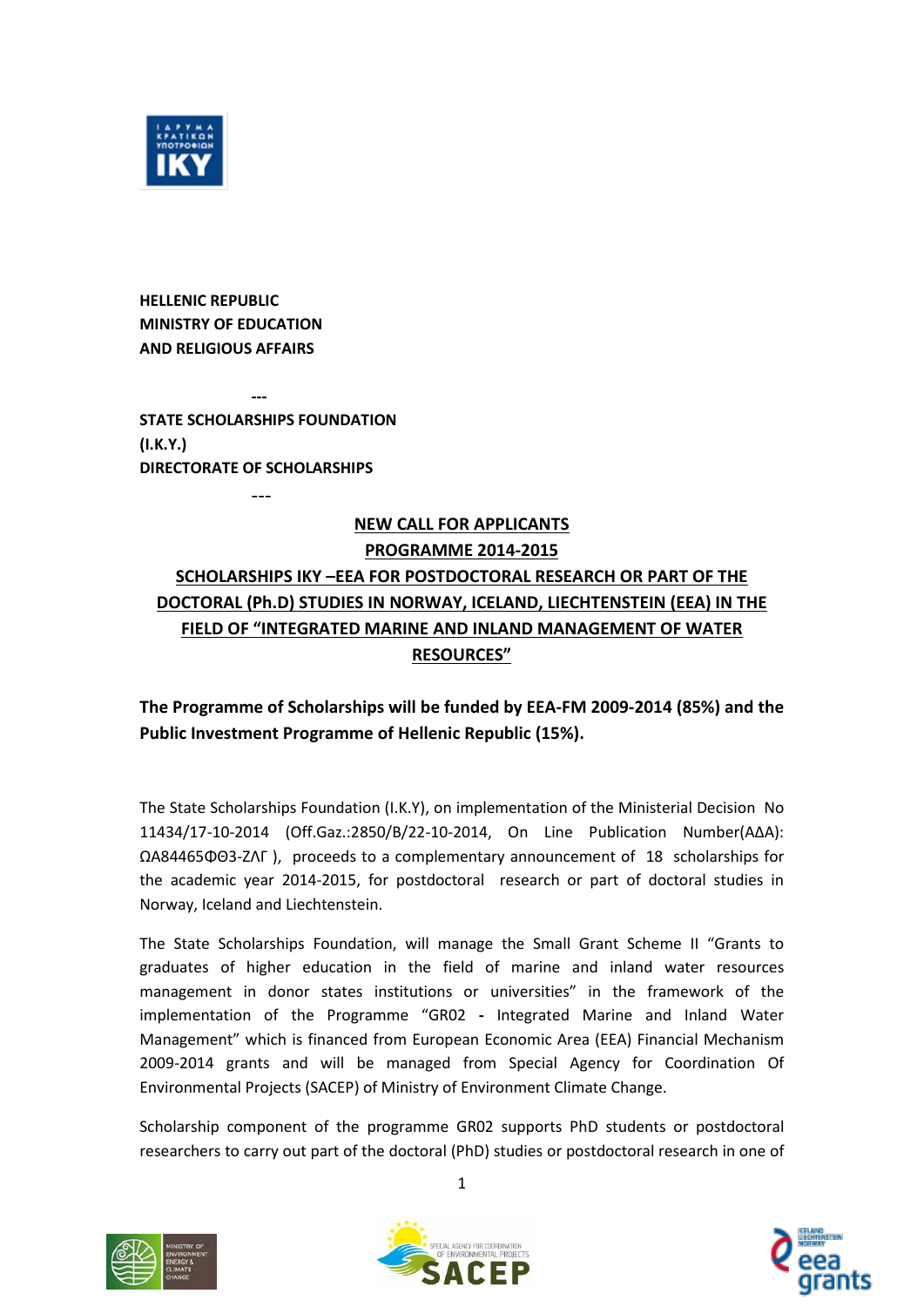the European Economic Area (EEA) donor countries – Norway, Iceland, Liechtenstein- in fields of knowledge relevant to the sector of "Marine and Inland Management of Water Resources such as: "**Water Resources Technology - Management**", "**Environmental Technology**", "**Marine Land Planning - Coastal Areas Management**", "**Environmental Management**", "**Marine Ecology/Biology – Hydrobiology**", "**Science of Water Resources, Protection and Management**", "**Aquacultures**", **"Marine Environment**", "**Marine Technology**", "**Drilling for Hydrocarbons**", "**Renewable Energy Sources in Marine Environment – Hydro energy Production**", "**Environmental Sciences**".

The procedure to be followed includes: a) submission of the applications and eligibility check from IKY, according to the criteria described below at Chapter A, b) process of point system and selection of beneficiaries from the Evaluation Committee, according to the criteria described below at Chapter C, c) nomination of scholars and beginning of the student and financial monitoring from ΙΚΥ.

The amount of 600.000  $\epsilon$  will be dedicated for grants of 5.000  $\epsilon$  (min) to 30.000  $\epsilon$  (max), which will support about 22 scholars in total, implemented within 18 months. Since the total funding of the grants depends on scholars' time of studies , in case there are remaining unspent amounts, the number of scholarships may be increased accordingly, up to the amount of 600,000, viz the total budget of the Small Grant Scheme II. Scholars will be selected from the ranked list.

#### **CHAPTER A: REQUIREMENTS FOR ELIGIBILITY**

#### **To have a participation right, applicants should:**

- a) Be Greek nationals or non-Greek nationals legally residing in Greece for at least five years.
- b) Hold a graduate degree/ diploma from a Greek University/ Technological Institution (T.E.I.) or from a foreign recognized Higher Educational Institution.
- c) Have good knowledge of the English language (Level B2). A relevant certificate is required according to the Common European Framework of Reference for Languages.
- d) Male candidates should have completed required military service or be legally exempted, or have been granted lawfully deferment, for the time period until the completion of their scholarship. Candidates who have been granted deferment of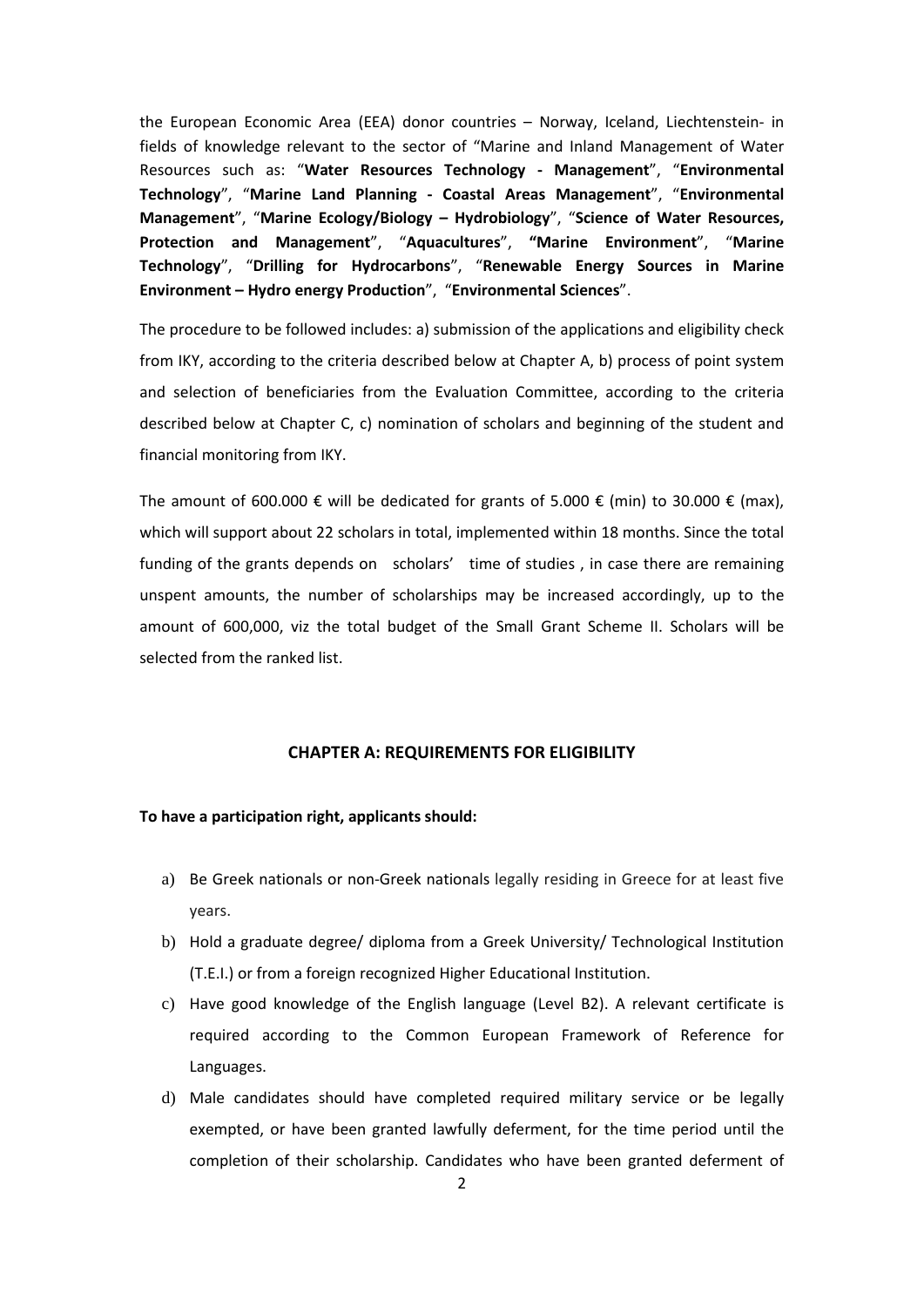military service, should investigate the possibility of obtaining a deferral sufficient for the completion of the programme and submit a relevant solemn declaration .

- e) Have not undertaken studies or received a previous scholarship, for the same level of studies (that is doctoral thesis or postdoctoral research).
- f) Have ensured an acceptance letter by a university or by an acknowledged scientific/research center (international organization, approved scientific centre etc.) of the host countries for conducting a part of their Ph.D or Postdoctoral research. (Unconditional offer from the host Institution in the Donor State).

In addition, **the Ph.D candidates** should also have an attestation from a Greek University defining the three members committee and the subject of their thesis appointed before the application deadline of the relevant announcement, whereas the **Postdoctoral candidates** should hold a doctorate diploma from a Greek University, or from a foreign recognized Higher Educational Institution.

No suspension of the beginning of the scholarship, or in the meantime thereof, is approved, for any reason whatsoever.

The candidates can submit only one application in the framework of the present call.

The applications, which are not correctly and thoroughly completed and are not accompanied by the required certificates, will not be taken into consideration.

IKY shall cancel the granting of any scholarship, in case it is proven- even at a later point in time- that the typical criteria for the candidateship are not met, and shall claim the return of any amount paid.

# **CHAPTER B: APPLICATION WITH CANDIDATESHIP CERTIFICATES - APPLICATION DEADLINE: June 05, 2015**

For the candidateship to be valid, the candidates have to complete without any omission and send no later than June 05, 2015, an application - solemn declaration, which is exclusively available at the website of I.K.Y. [www.iky.gr,](http://www.iky.gr/) accompanied by all the hereunder defined certificates.

The application has to be sent only per registered post (Section of Examination, 41, Ethnikis Antistaseos Ave, 142 34, Nea Ionia). The fact that the application has been filed within the given deadline shall derive from the clear stamp set by the Post and the proof of submission of the envelope at the post.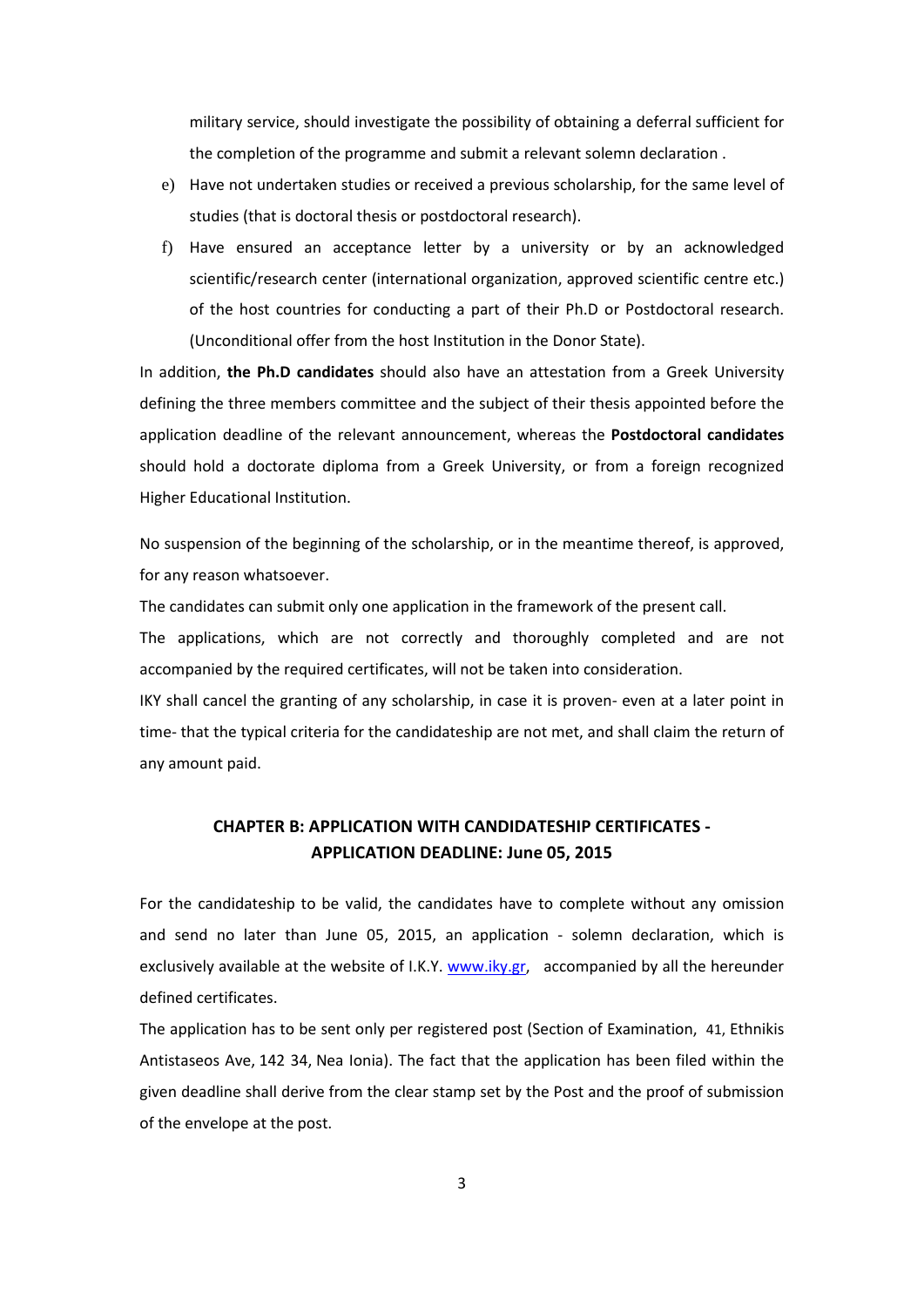No alteration to the data of the application is feasible after the expiry of the application submission deadline. No certificate sent after the end date for the applications submission, in any way, shall be acceptable.

For the acceptance of the application the following certificates should be necessarily submitted along with the application:

- i. A Higher Education Institute degree (University/ T.E.I) with the grade inscribed<sup>[1](#page-3-0)</sup>.
- ii. Transcripts of their basic degree.
- iii. Master's Degree (if available).
- iv. Transcripts of their Master's degree (if available).
- v. A certificate of at least good knowledge of the English language (Level B2 according to the Common European Framework of Reference for Languages).
- vi. A certificate of knowledge of a language of one of the host countries (if any).
- vii. A copy of an Identity Card or a Passport or relevant official paper that proves the five years permission of residence in Greece.
- viii. For the male candidates a certificate concerning the military service. Candidates who have been granted deferment of military service, should also submit a solemn declaration (Law 1599/1986) that the deferment is sufficient for the completion of their studies.
- ix. A CV in greek and in english.

**.** 

- x. An official letter of acceptance by a University or an acknowledged scientific/research organization from one of the host countries ascertaining the acceptance of the candidate for conducting part of the doctoral studies or postdoctoral research at the particular University or acknowledged scientific/research centre, its subject, the start date and the expected completion date, as well as, the supervisor professor from the host institution. It should be noted that the date of arrival to the host Institute cannot be prior to November 1st , 2014.
- xi. A solemn declaration according to the provisions of L. 1599/1986 that a) the candidate has not already received a previous scholarship for Ph.D or Postdoctoral studies and b) the candidate hasn't accomplished studies of the same level.

In addition, candidates who intend **to conduct a part of their PhD studies** should also submit:

1) A certificate of the General Assembly of the Department of the Greek Institution stating the three Members Supervisory Committee, as well as the subject of the Ph.D research (according to the provisions of the Law 2083/92). Certificate's date cannot be after the application deadline of the relevant announcement.

<span id="page-3-0"></span> $<sup>1</sup>$  A candidate, holder of a degree/ diploma awarded by a foreign Higher Education Institution has also</sup> to submit a certificate of equivalency of the Hellenic National Academic Recognition and Information Center (D.O.A.T.A.P. - Department A' or B').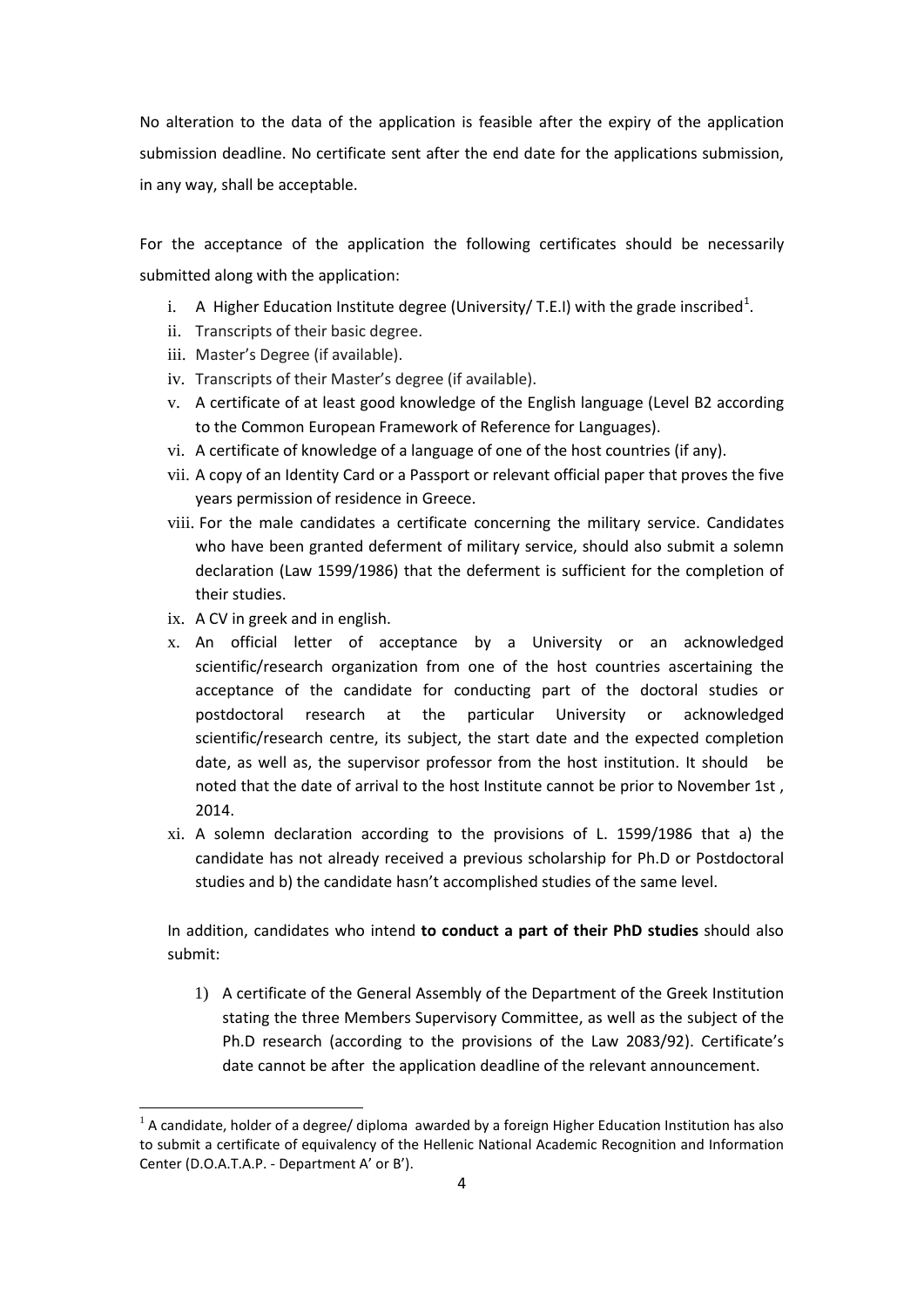2) A justified report signed by the three Members Supervisory Committee describing the research that will be held in the host Institute, the necessity of this mobility and the expected benefits, in the framework of the proposed PhD research (up to 2.000 words) $^2$ 

Candidates who intend **to conduct their Postdoctoral research** should also submit:

1) The title of Doctorate nomination or certificate of successful defense of the doctoral dissertation<sup>3</sup>.

2) A justified report with the title of the Postdoctoral research, short description of the subject and the targeted benefits from it (up to 2.000 words)<sup>2</sup>

Applications, which do not fall under the announced scientific sectors and specialties and are not accompanied by the above required certificates or have not been submitted dully according to the manner and within the deadline provided for in the present announcement **shall not be evaluated**.

IKY shall review the applications for compliance with administrative and eligibility criteria. Applicants whose applications are rejected at this stage shall be informed and given a 3 days' time to appeal that decision.

#### **CHAPTER C: EVALUATION PROCESS AND SELECTION OF THE SCHOLARS**

Each eligible application will be reviewed by the Evaluation Committee. The Evaluation Committee will be consisted of two members (external experts from Higher Education Institutions). If the difference between the separate scores given by the two experts is more than 30% of the higher score, a third expert will score the application independently. In such cases the average score of the two closest scores shall be used for the ranking of the applications.

\_\_\_\_\_\_\_\_\_\_\_\_\_\_\_\_\_\_\_\_\_

<sup>&</sup>lt;sup>2</sup> Specifications of format of proposal of doctoral or postdoctoral research (up to 2000 words in length): proposal has to have the following structure: a) summary, b) introduction, c) theoretical background d) research issues / assumptions e) methodology f) time schedule g) indicative bibliography (not incl. in word count).

 $3$  Candidates who hold a doctoral degree (Ph.D) from a foreign university should necessarily submit a certificate of equivalence of their title by the Hellenic National Academic Recognition and Information Center (D.O.A.T.A.P.-Department A or B ). D.O.A.T.A.P proceeds to correspond grading or evaluation of the studies' titles of overseas educational institutions to the greek titles and issues the relevant certifications of correspondence. In case the degrees do not have a grade or other qualifier, D.O.A.T.A.P specifies its estimate through relevant other evidence or documentation of the institution of origin and if this is not feasible, assumes the degrees as bearing the lowest grade of the relevant Greek University.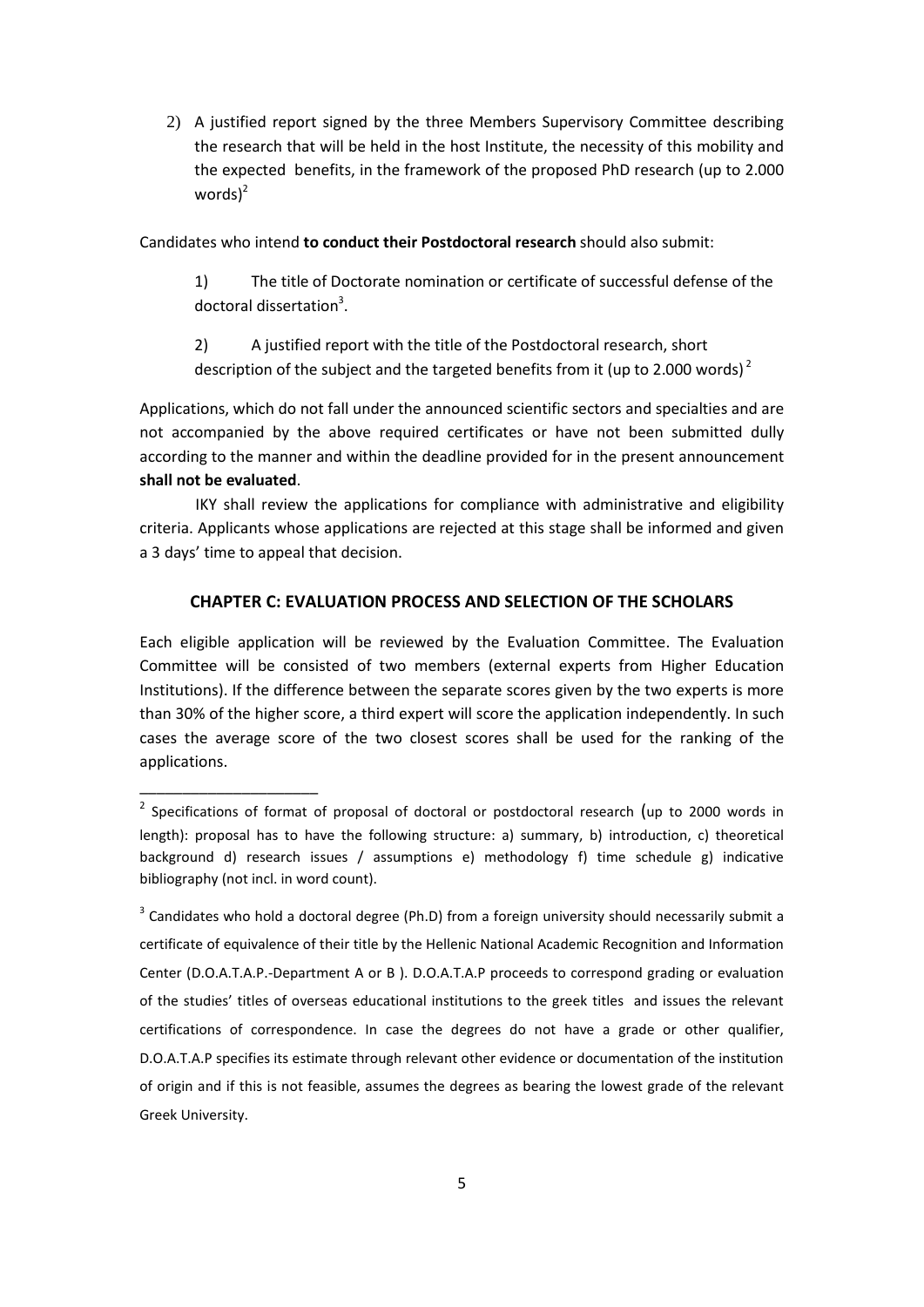Experts are selected from the register of evaluators of IKY through an existing procedure, based on objective and qualitative criteria, and following specific invitation, which I.K.Y. has addressed to the Higher Education Institutions (Universities/ T.E.I.) of the country. The Administrative Board of I.K.Y. appoints the members of the Evaluation Committee.

The evaluation of the candidates shall be based on the following criteria:

## **Selection Criteria and Grading Scales**

- a. Relevance of undergraduate and postgraduate courses with the field of Knowledge that the candidate has chosen in his application (0-5 points).
- b. Grade of the Bachelor degree/diploma multiplied by 2 (10-20 points).
- c. Candidate's motivation letter (1-18 points).
- d. Level of knowledge of the English language (1-5 points). Good knowledge gets one point, very good knowledge gets three points and excellent knowledge gets five points.
- e. Level of knowledge of the language of one of the host countries. (0 or 2 points).

Candidates collecting during the evaluation process less than 16 points will not be included in the list of candidate scholars of the programme.

At the end of the evaluation process, a nominal shortlist of selected scholarship candidates by descending order will be made out. This approved list from the Selection Committee is provided to the Administrative Board of IKY for validation and is publicized on the official website of IKY (www.Iky.gr) for further information of the candidates.

The following should be noted:

- a) Prerequisite for the commencement of the scholarship's payment is the conclusion of a respective contract with I.K.Y., which sets out the obligations and the terms and conditions of the scholarship.
- b) Objections regarding the process and the shortlist of scholars can be submitted in writing and exclusively with recommended letter in the address of IKY not later than three days after the publication of the programme results.
- c) In case of equality in marks of grades, the selection of the candidate/s shall be made by the Evaluation Committee.

With the submission of their application, all candidates accept completely the terms of the present call as well as the fact that the process can be interrupted, postponed or repeated as it is or adjusted, with decision of IKY. The submission of application, as well as the nominal shortlist of selected candidates and its validation, does not involve at any way obligation of IKY to sign a contract with the selected candidates.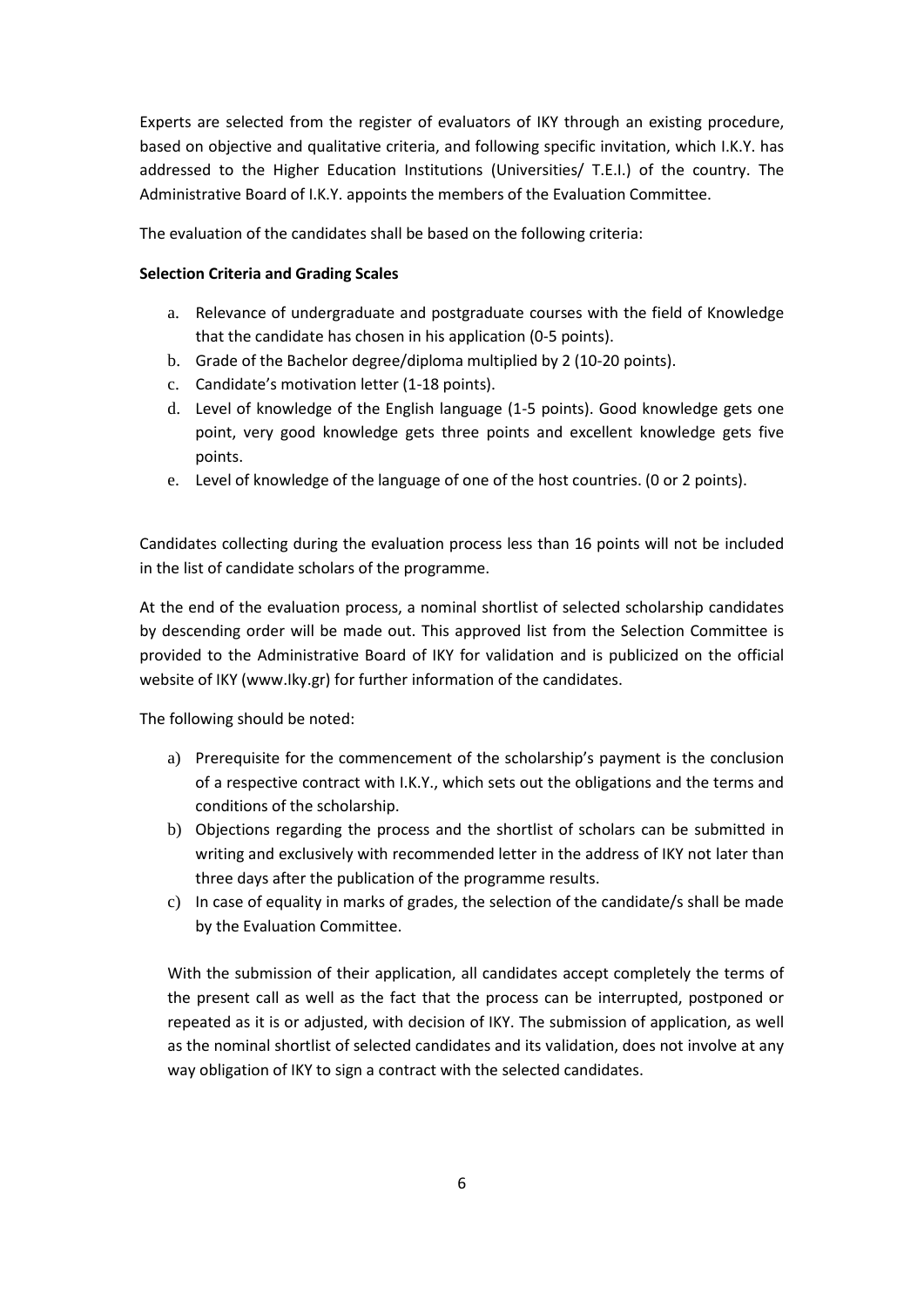### **CHAPTER D: SCHOLARSHIP DURATION**

The duration of the scholarship is up to 18 successive months and is subject to satisfactory progress of the candidate.

The start date of the scholarship cannot be prior to 1st November 2014 and the date of completion of scholarship cannot be after the 30st of September 2016.

At completion of their studies, the scholars must submit to the IKY the following:

- a) Certification from a university or an acknowledged organization of one of the donor states referring analytically the date of arrival and departure of the scholar, as well as the title of the department or laboratory in which he worked,
- b) Detailed final report of proceedings signed by the supervisor of the doctoral or postdoctoral research in the host institution or organization and
- c) Publication of one paper (it may be a review or original research), in refereed journals, related to the subject of the scholarship.

The following are highlighted:

The scholars are compelled to cite in any work/research that derives from the funded program: "Part {of the doctoral thesis/ of the postdoctoral research} {of article/ scientific work} {scientific statement} was realized via the program "Scholarships of IKY in the Marine and Inland Management of Water Resources" and was co-funded by EEA grants– Financial Mechanism 2009-2014 (85%) and the General Secretariat for Investments and Development (15%).

### **CHAPTER E: FINANCIAL ALLOWANCES-ELIGIBLE EXPENDITURES**

**The financial allowances refer to the gross amounts to be paid to the scholars, i.e. the amounts which the scholar receives per category of chosen expense before the lawful withholdings in favor of the Greek Public State (3,6% stamp duty of scholarships).**

The total funding for each scholar cannot be over 30.000 euros for a period of 18 months at maximum. Specifically, the scholarship covers the following costs:

- a. Monthly living expenses of one thousand and five hundred euros (1.500 euros)
- b. A lump sum of three thousand euros (3.000 euros) which is given to scholars as support of initial expenses and may cover travel costs, insurance, conference fees, study material etc.